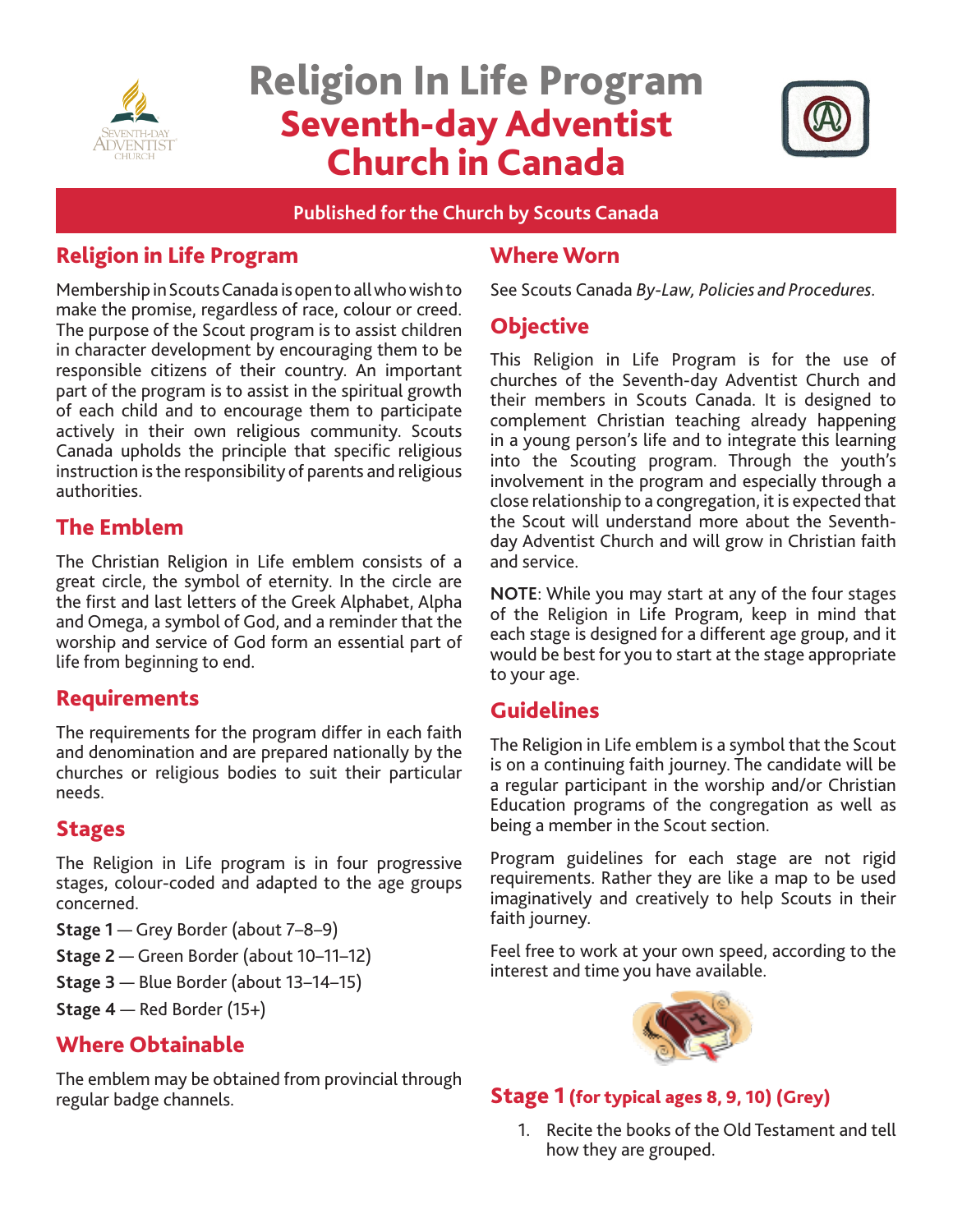- 2. Read and discuss the prologue to "Early Writings" by Ellen G. White.
- 3. Discuss God's care and deliverance.
- 4. Discover your family's spiritual roots.
- 5. Spend four hours working for your church.
- 6. List ten qualities of a good friend and discuss the Golden Rule.
- 7. Visit an absent member of your church congregation.
- 8. Review the story of the lost sheep.
- 9. Memorize two scripture verses each from the Old and New Testaments.
- 10. Identify each of the following items in your church and explain how they are used and/or their purpose:
	- Bible
	- Baptistry
	- Communion emblems
	- Musical instruments
	- Sabbath School Quarterly

#### Stage 2 (for typical ages 11, 12, 13) (Green)

- 1. Recite the books of the New Testament, and tell how they are grouped.
- 2. Discuss Ellen G. White's first vision
- 3. Participate in a skit on the childhood of Jesus.
- 4. Spend six hours working for your church.
- 5. Plan and lead out in a devotional.
- 6. Give an oral report on three biblical prophets, or name ten Bible authors and their vocations.
- 7. Role play the life of a New Testament Christian.
- 8. Visit a sick person and follow-up with a card.
- 9. Explain how you can share your faith; bring a friend to church.
- 10. Study the biblical reasons for the 13 doctrines listed in the baptismal vows.

#### Stage 3 (for typical ages 14, 15, 16) (Blue)

- 1. Describe the early process of copying the Bible and the early translations.
- 2. Read about J.N. Andrews and discuss the

importance of mission service to the church.

- 3. Read through the New Testament.
- 4. Participate in eight hours of outreach programs.
- 5. Spend a minimum of three hours with the pastor, observing him in his personal duties.
- 6. Make a personal visit to a non-Adventist young person and share five things Jesus has done for you.
- 7. Role play the story of the Good Samaritan.
- 8. Draw a flow chart of the organization of the Adventist church from local member to the General Conference.
- 9. Memorize three scripture verses each from the Old and New Testaments.

#### Stage 4 (for typical ages 16 & over) (Red)

- 1. Read through the Old Testament and demonstrate how the Old and New Testaments harmonize.
- 2. Read the book Steps to Christ, by Ellen G. White.
- 3. Keep a devotional journal, summarizing what you read each day.
- 4. Demonstrate your knowledge of the 28 Fundamental Beliefs by completing one of the following:
	- Write a paper explaining each belief.
	- Give an oral presentation on each belief.
	- Give a series of Bible studies covering each belief.
	- Conduct a seminar, teaching each belief.
- 5. Enhance your knowledge of church heritage by reading a book about church heritage such as:
	- Anticipating the Advent\* by George Knight
	- Tell it to the World\* by Mervyn Maxwell.
	- Light Bearers to the Remnant\* (denominational history college textbook).
- 6. Discuss and be able to explain what is required for salvation according to the Bible.

\*Books are available from AdventSource – 1-800-328- 0525 or https://www.adventsource.org/